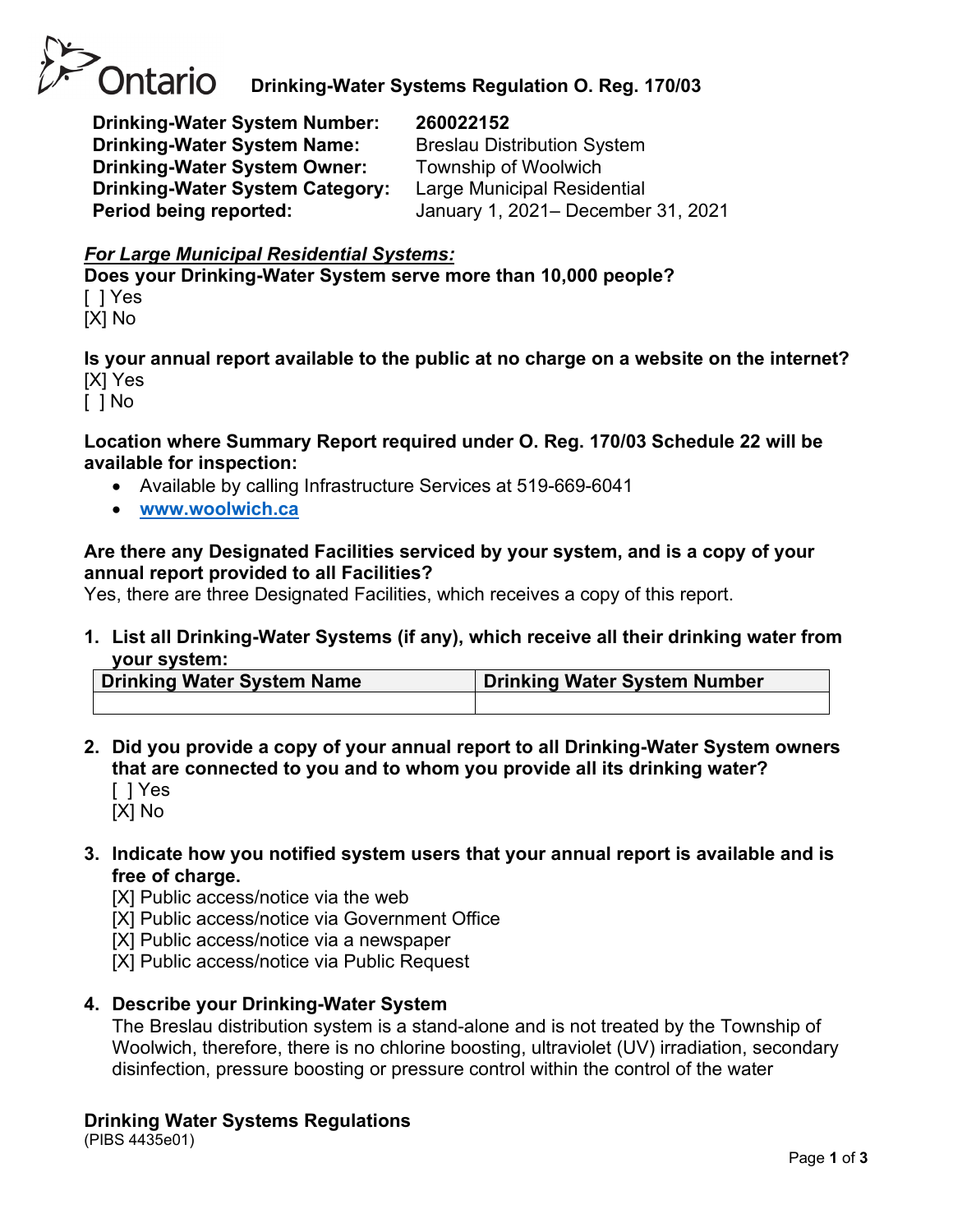# Ontario **Drinking-Water Systems Regulation O. Reg. 170/03**

distribution system. The Township of Woolwich does not own or operate the water storage facilities servicing this system.

The Breslau Distribution System receives chloraminated water from the Kitchener Distribution System via the Kitchener Well Supply (Parkway Well System and the Mannheim Water Treatment Plant) which is part of the Urban Integrated System.

The Township of Woolwich owns and operates the distribution system including the pipes, valves, and residential meters, this includes1530 service connections in three subdivisions, has a population of approximately 3788, with 153 hydrants.

## **5. List all water treatment chemicals used over this reporting period**

Water treatment is the responsibility of the Region of Waterloo. The Region of Waterloo reports all the treatment chemicals used via their annual Water Quality Reports for the Integrated Urban System. The Township of Woolwich disinfects all parts, material and pipe during new installation and repair.

## **6. Were any significant expenses incurred to?**

- [ ] Install required equipment
- [ ] Repair required equipment
- [ ] Replace required equipment
- **7. Please provide a brief description and a breakdown of monetary expenses incurred** Not applicable. No significant expense incurred.
- **8. Provide details on the notices submitted in accordance with subsection 18(1) of the Safe Drinking-Water Act or section 16-4 of Schedule 16 of O.Reg.170/03 and reported to Spills Action Centre**

| <b>Incident</b><br><b>Date</b> | <b>Parameter</b>      | <b>Result</b> | Unit of<br><b>Measure</b> | <b>Corrective Action</b>                                                       | Corrective<br><b>Action Date</b> |
|--------------------------------|-----------------------|---------------|---------------------------|--------------------------------------------------------------------------------|----------------------------------|
| 2021-07-14                     | <b>Total Coliform</b> | Present       | Present/<br>Absent        | Flushed and<br>resampled at the<br>adverse site,<br>upstream and<br>downstream | 2021-07-15                       |

**9. Microbiological testing done under the Schedule 10, 11 or 12 of Regulation 170/03, during this reporting period.**

| <b>Sample</b><br><b>Source</b> | - -<br><b>Number</b><br>οf<br><b>Samples</b> | Range of E.<br><b>Coli or Fecal</b><br><b>Results</b><br>$(min) - (max)$ | <b>Range of Total</b><br><b>Coliform Results</b><br>$(min) - (max)$ | <b>Number</b><br>of HPC<br><b>Samples</b> | <b>Range of HPC</b><br><b>Results</b><br>$(min) - (max)$ |
|--------------------------------|----------------------------------------------|--------------------------------------------------------------------------|---------------------------------------------------------------------|-------------------------------------------|----------------------------------------------------------|
| <b>Distribution</b>            | 156                                          |                                                                          | A-P                                                                 | 59                                        | 0-12 (CFU/mL)                                            |

**10.Operational testing done under Schedule 7, 8 or 9 of Regulation 170/03 during the period covered by this Annual Report.**

**Drinking Water Systems Regulations** (PIBS 4435e01)